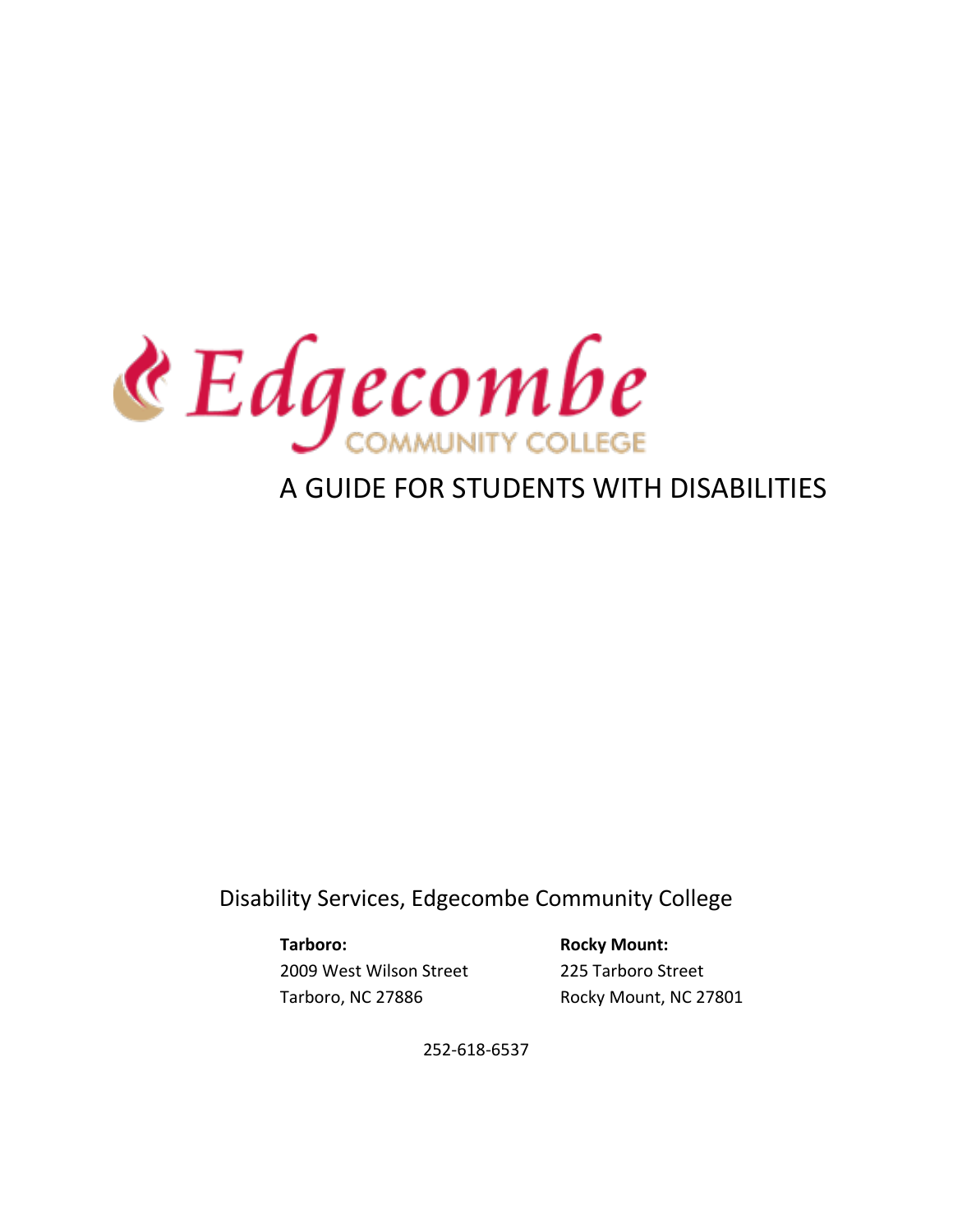## *Policy of Nondiscrimination*

Section 504 of the Rehabilitation Act of 1973 states that…"No otherwise qualified individual with a disability in the United States…shall solely by reason of…disability, be denied the benefits of, be excluded from participation in, or be subject to discrimination under any program or activity receiving federal financial assistance."

A disability is defined as a physical or mental impairment that substantially limits one or more major life activities. A person with a disability includes…"any person who (1) has a physical or mental impairment with substantially limits one or more major life activities [including walking, seeing, hearing, speaking, breathing, learning, working, caring for oneself, and performing manual tasks], (2) has a record of such an impairment, or (3) is regarded as having such an impairment." A qualified individual is defined as one…"who meets the academic and technical standards as requisite to admission or participation in the educational program or activity."

Section 504 protects the rights of qualified individuals who have disabilities and chronic illnesses such as, but not limited to:

- Specific learning disability Cerebral Palsy Deafness or hearing impairment Spinal cord injury Epilepsy or seizure disorder Tourett's syndrome Orthopedic/mobility impairment Traumatic brain injury Speech and language disorder Blindness AIDS Diabetes Arthritis Multiple sclerosis Cancer Muscular dystrophy Cardiac disease Psychiatric disability
	-

Under the provisions of Section 504 of the Rehabilitation Act of 1973…colleges may not discriminate in the recruitment, educational process, or treatment of students. Students who have self-identified, provided documentation of disability, and requested appropriate academic adjustments, or auxiliary aids that enable them to participate in the benefit from all educational programs and activities.

# *College Rights and Responsibilities*

## **College Rights**

- Identify and establish essential functions, abilities, skills, knowledge, and standards for courses, programs, services, jobs and activities and to evaluate students on this basis
- Request and receive current documentation from a qualified professional that supports requests for accommodations, academic adjustments, and/or auxiliary aids and services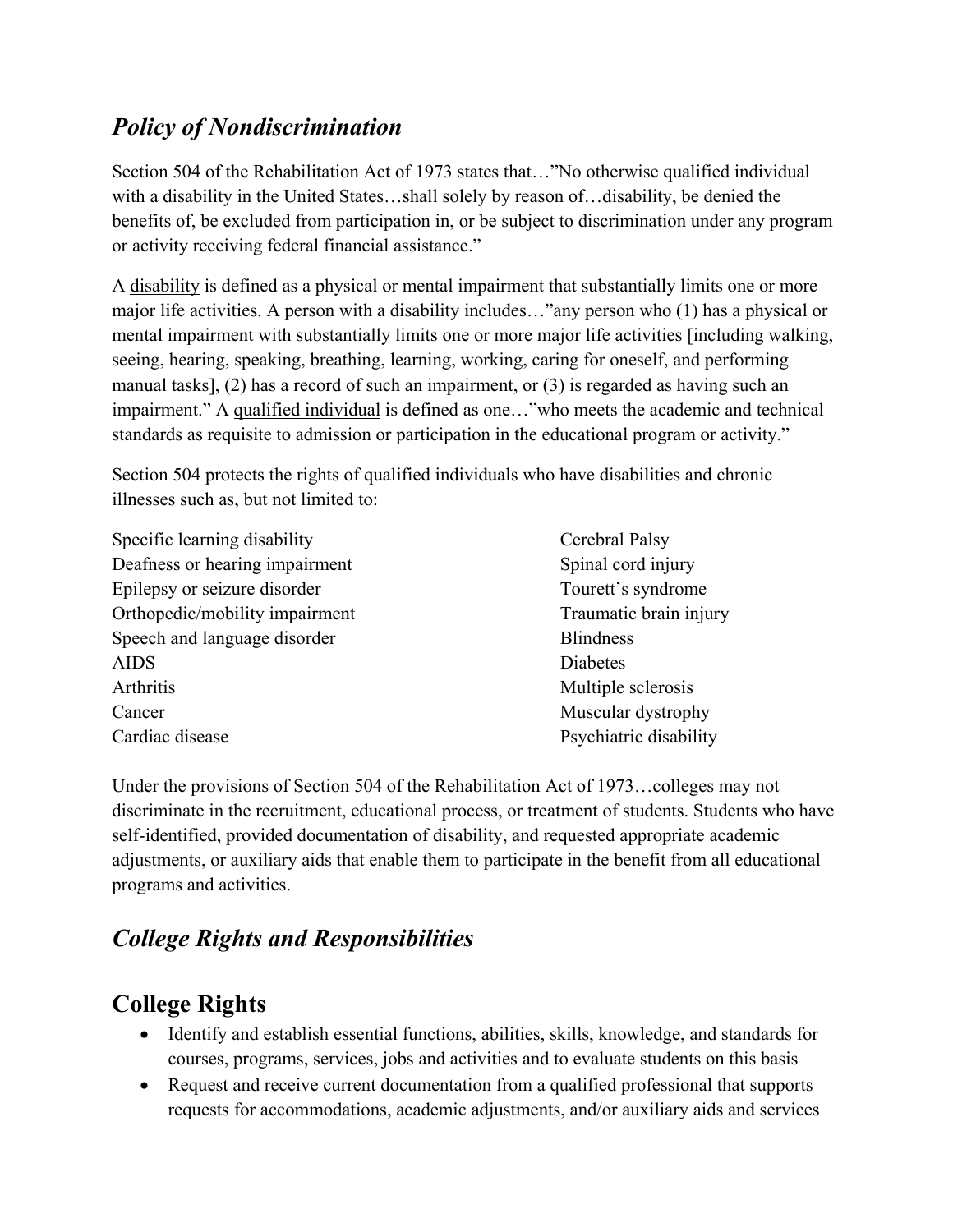- Deny a request for accommodations, academic adjustments, and/or auxiliary aids and services if the documentation does not demonstrate that the request is warranted, or if the individual fails to provide appropriate documentation
- Select among equally effective accommodations, adjustments, and/or auxiliary aids and services
- Refuse to provide an accommodation, adjustment, and/or auxiliary aid and service that imposes a fundamental alteration on a program or activity of the college

## **College Responsibilities**

- Accommodate the known limitations of an otherwise qualified student with a disability
- Ensure that courses, programs, services, and activities, when viewed in their entirety, are available and usable in the most integrated and appropriate settings
- Provide or arrange accommodations, academic adjustments, and/or auxiliary aids and services for students with disabilities in courses, programs, services, and activities
- To maintain appropriate confidentiality of records and communication, except where permitted or required by law
- To maintain academic standards by providing accommodations without compromising the content, quality, or level of instruction

## *Student Rights and Responsibilities*

# **Student Rights**

- Equal access to courses, programs, services, jobs, and activities offered by the college
- Equal opportunity to work, learn, and receive accommodations, academic adjustments, and/or auxiliary aids and services
- Confidentiality of information regarding their disability as applicable laws allow
- Information available in accessible formats

# **Student Responsibilities**

- Meet qualifications and maintain essential instructional standards for the programs, courses, services, and activities
- Self-identify disability status in a reasonable and timely manner
- Provide disability documentation from a qualified professional that reflects the student's current disability status, and how their disability limits participation in courses, programs, services, and activities
- Follow published procedures for obtaining academic adjustments, and/or auxiliary aids and services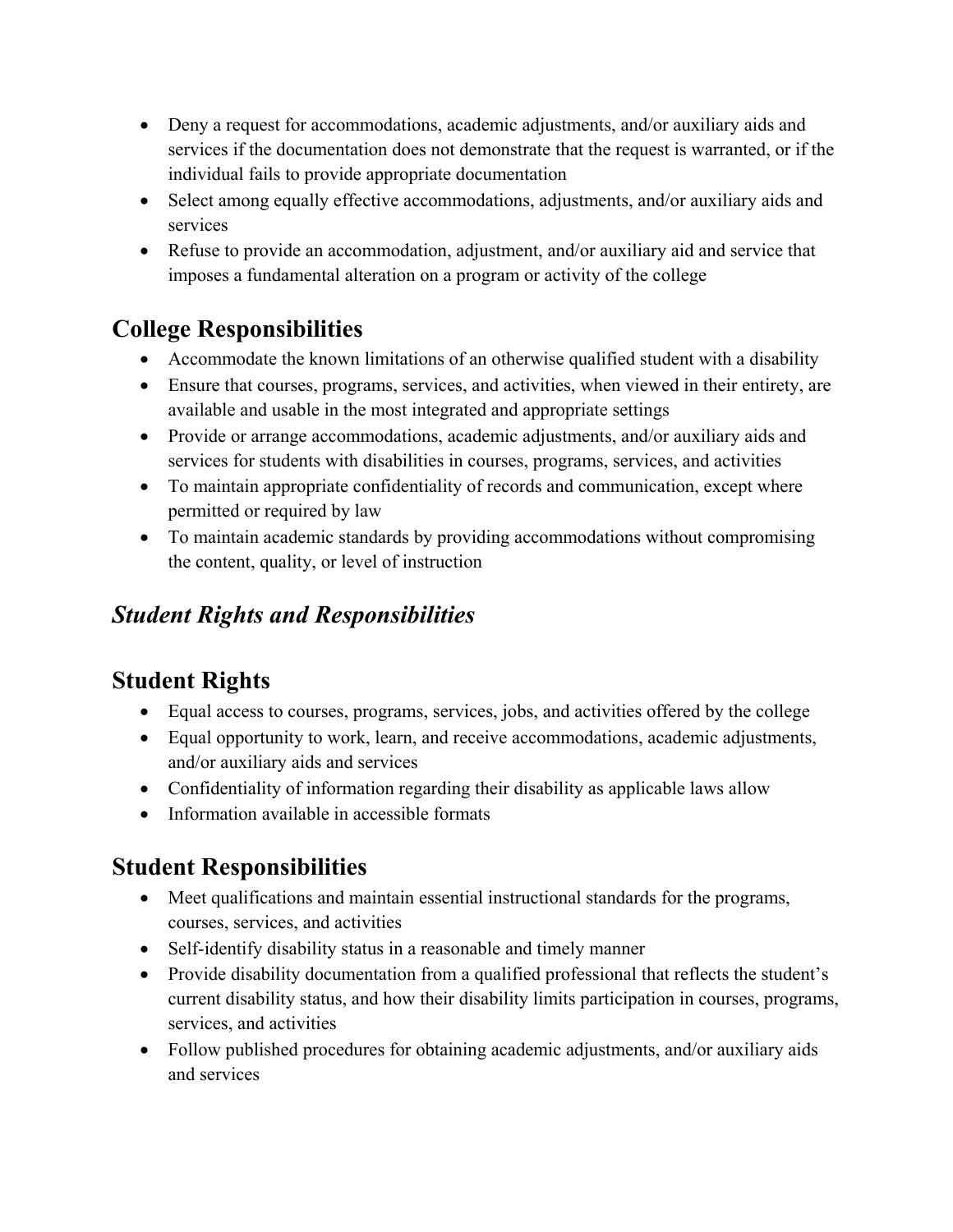## *Qualifying for Services*

At the college level, students must self-identify by initiating contact with the Disability Services Coordinator. Students are required to submit current documentation of their disability in order to determine eligibility prior to the implementation of services. Documentation cannot be more than three years old and 504 plans and Individualized Educational Plans (IEPs) from the public school system are not considered as appropriate documentation. Self-identification and providing documentation can be initiated at any time; however, the student must allow reasonable time for accommodations to be put in place.

Students wishing to receive accommodations should follow these steps:

- 1. Contact the Disability Services Coordinator
- 2. Provide current documentation
- 3. Complete the "Accommodations Request and Release Form" and other paperwork the college requires
- 4. Documentation will be reviewed and, *if approved*, reasonable accommodations will be released to instructors

### *Grievance Procedure*

Any student wishing to file a complaint related to the determination of and/or provision of disability related services and accommodations through Disability Services is entitled to prompt and equitable review of his/her complaint.

In order to file a complaint or grievance, follow this procedure:

- 1. The student should put the concern in writing and submit it to the Vice President of Student Services.
- 2. The Vice President of Student Services will contact the student to discuss concerns
- 3. If the complaint is not resolved, the student has a right to follow the Student Grievance Procedure as stated in the Student Handbook.

### *Documentation Requirements*

Documentation has two main purposes:

1. To establish that an individual has a disability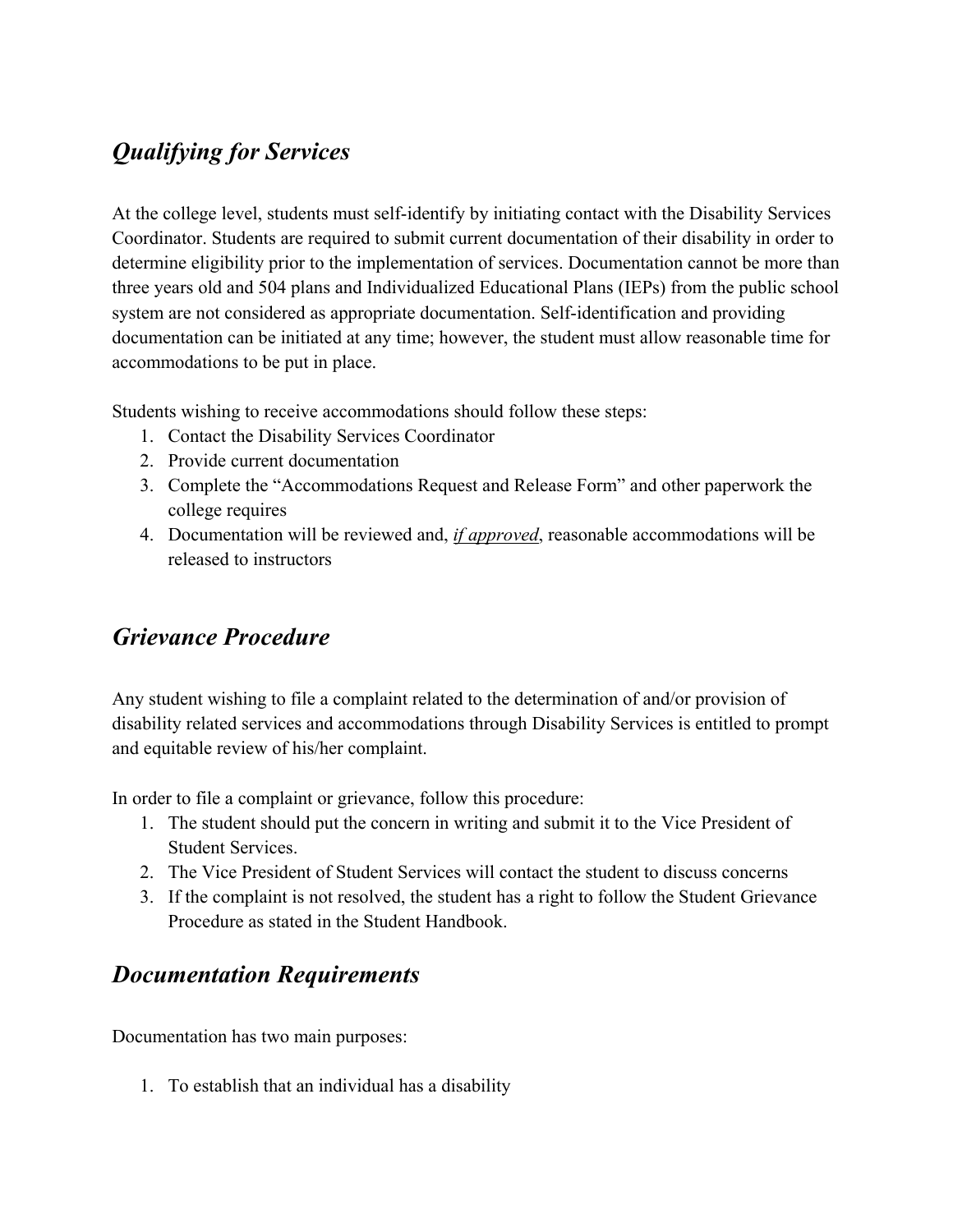2. To describe and document the functional impact of the disability for use in establishing the need for and design of accommodations

Remember…while appropriate documentation is an essential piece of the process, accommodations will be provided only *if the accommodation is directly related to the disability.* In addition to providing documentation of a disabling condition, students must provide evidence of how the disability impacts participation in classes and other college programs in order to qualify for *reasonable*, *appropriate* accommodations.

Documentation must be provided from a qualified professional and cannot be more than three years old. IEPs and 504 Plans are *not* considered appropriate documentation. If some type of evaluation is required, any cost incurred is the *student's responsibility*.

### *General Documentation Standards*

- All documentation should be dated and signed and include the name, title, and professional credentials of the evaluator. Documentation prepared by providers other than those described under the specific disability categories will be considered on a case-bycase basis.
- Disability documentation must be current and adequately verify the nature and extent of the disability in accordance with current professional standards and techniques, and it must clearly substantiate the need for any specific accommodation requested.
- An IEP or 504 Plan from the public school system is insufficient documentation to support a student's eligibility but may be included to give insight into a case. Prior history of an accommodation does not, in itself, warrant the provision of an accommodation.
- For most students, documentation of only a diagnosis, chart notes, and/or prescription pad notations is insufficient to determine the impact of a medical condition or disability, to address the issue of substantial limitations, and to develop reasonable accommodations.
- If specific recommendations of accommodations are made, the rationale must relate each accommodation to the functional limitations imposed by the disability. The final determination of appropriate and reasonable accommodations rests with Disability Support Services.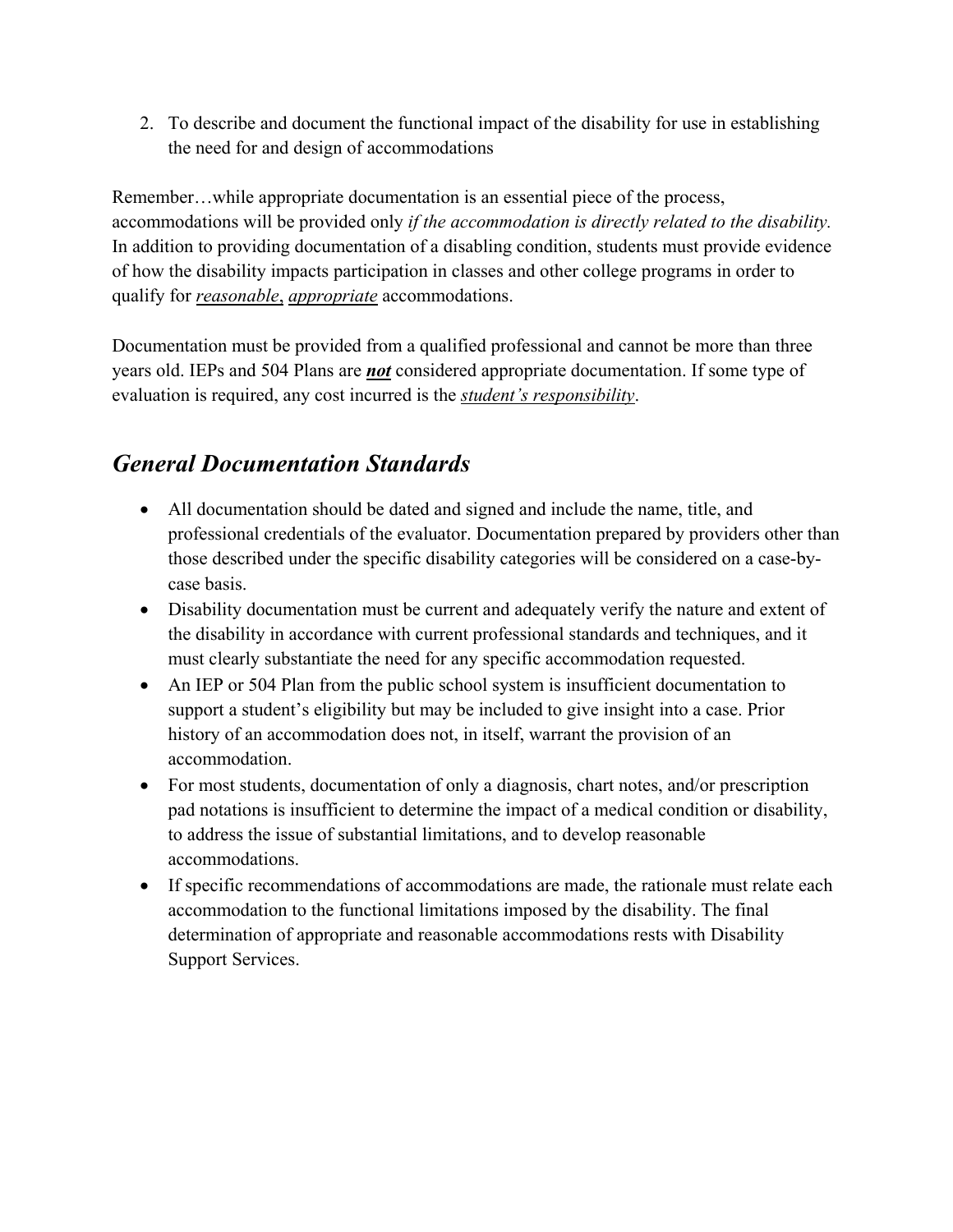$\mathbf{\&}$  Edgecombe

### *ADD/ADHD Documentation Guidelines*

- A comprehensive report is required and should include:
	- o A SPECIFIC diagnostic statement using DSM-V classification
	- o Methods of assessment with supporting data such as checklists and rating scales. Psychoeducational batteries completed within the last five years that include intelligence and achievement testing will allow possibility of providing more services. Without a psychoeducational assessment, accommodations will be minimal.
	- o Discussion of substantial limitations in an educational setting to support the need for services.
	- o The following professionals are considered qualified to evaluate ADD/ADHD: an appropriately licensed/certified psychologist, psychiatrist, neuropsychiatrist, neurologist, or relevantly trained medical doctor.
- Typical reasonable ADD/ADHD accommodations may include:
	- o Copies of notes or overheads
	- o Extended time on tests
	- o Low-distracting setting for tests
	- o Breaks during class
	- o Extended time on in-class assignments
	- o Tape recorders and/or laptop
	- o Taped text and classroom materials
	- o Syllabus provided before the start of the semester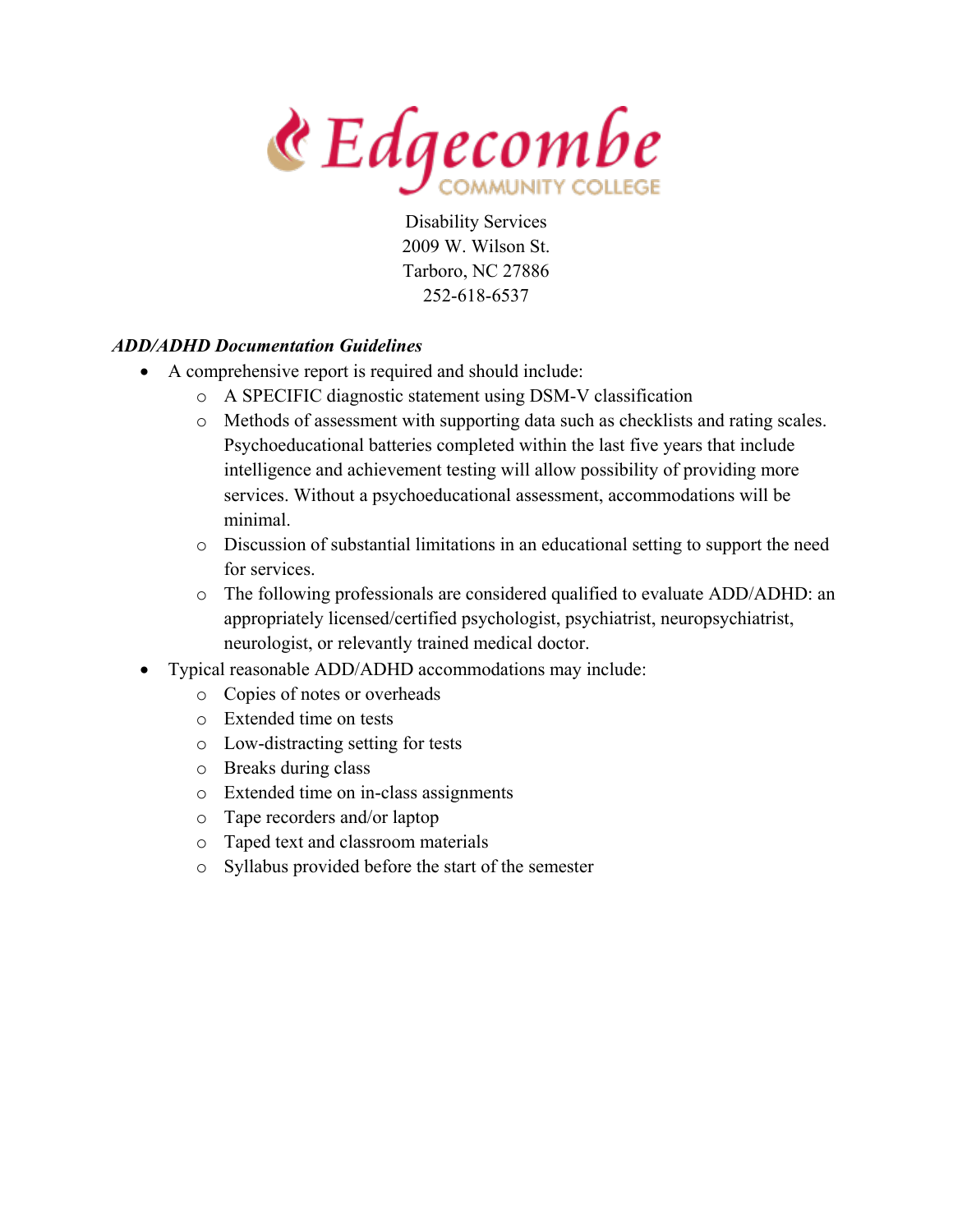& Edgecombe

### *Deaf and Hard-of-Hearing Documentation Guidelines*

- An audiogram indicating the severity of the hearing impairment must be provided by a licensed audiologist.
- Typical reasonable hearing impairment accommodations may include:
	- o Seating that allows a clear view of the instructor, the interpreter, and the blackboard
	- o An unobstructed view of the speaker's face and mouth
	- o Written supplements to oral instructions, assignments, and directions
	- o Providing handouts in advance
	- o Visual aids as often as possible, including captioned versions of videos and films
	- o Repeating questions and comments from other students
	- o Interpreters and/or notetakers for class lectures or lab
	- o Test accommodations may include: extended time, alternate location, proofreading of essay tests, access to word processor, and interpreted directions
	- o Providing unfamiliar vocabulary in written form, on the blackboard, or in a handout
	- o Use of electronic mail, fax, or word processor for discussions with the instructor
	- o Excess noise reduced as much as possible to facilitate communication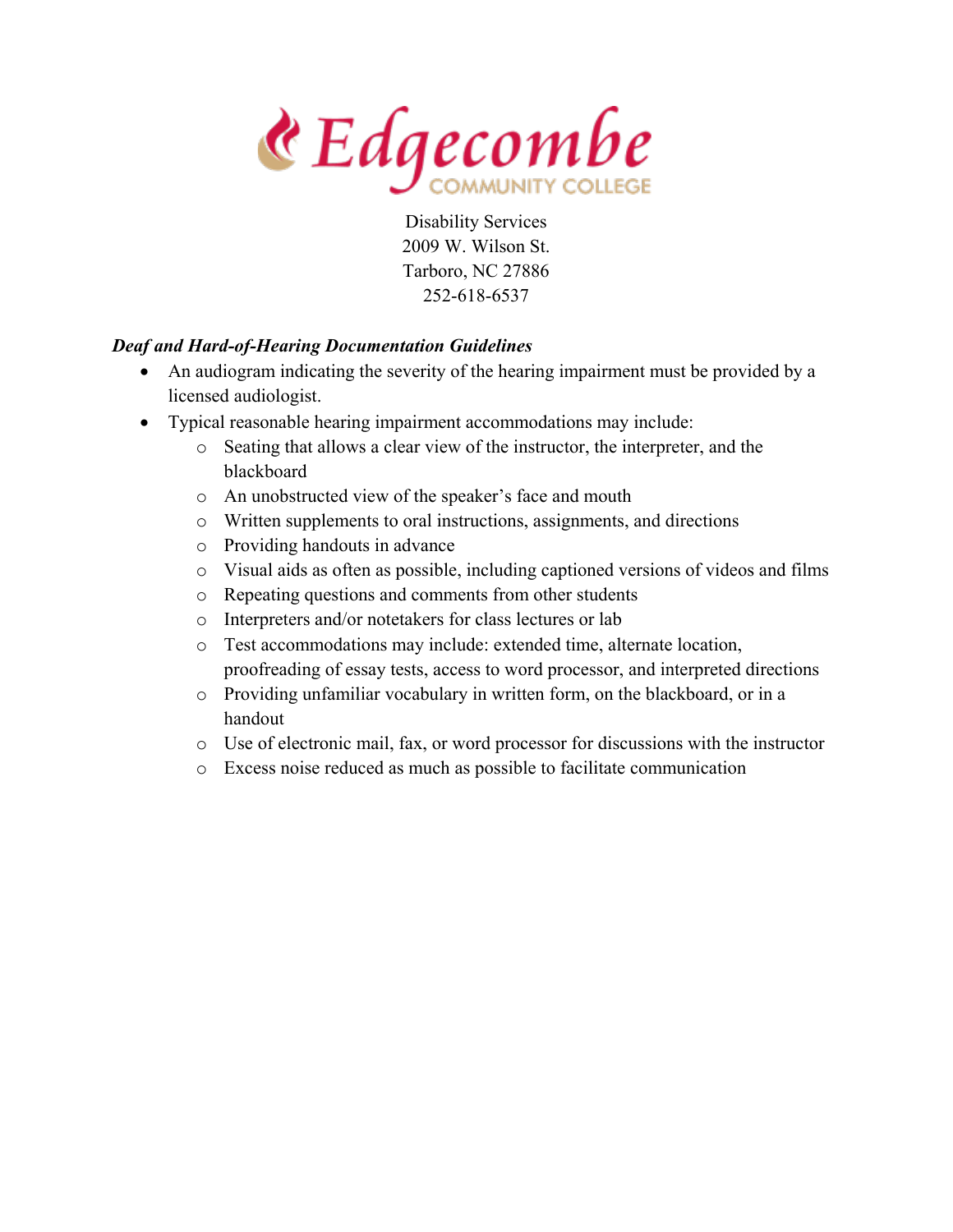& Edgecombe

### *Learning Disability Documentation Guidelines*

- The following professionals are considered qualified to assess and diagnose learning disabilities: appropriately licensed/certified clinical psychologists, school psychologists, and neuropsychologists. This professional must have expertise in evaluating the impact on the student's educational performance. All reports should be on letterhead, dated, and signed, and include the name, title, and professional credentials of the evaluator.
- A psychoeducational report should be current. Documentation should substantiate the need for service based on the student's current functioning in an educational setting.
- Typical reasonable LD accommodations may include:
	- o Tape recorders and/or laptop computers
	- o Copies of notes
	- o Extended time on tests and/or assignments
	- o Low-distraction setting for tests
	- o Frequent breaks
	- o Test given by page or section
	- o Use of a scribe during testing
	- o Alternative test forms, such as essay or oral instead of multiple choice
	- o Syllabus provided before the start of the semester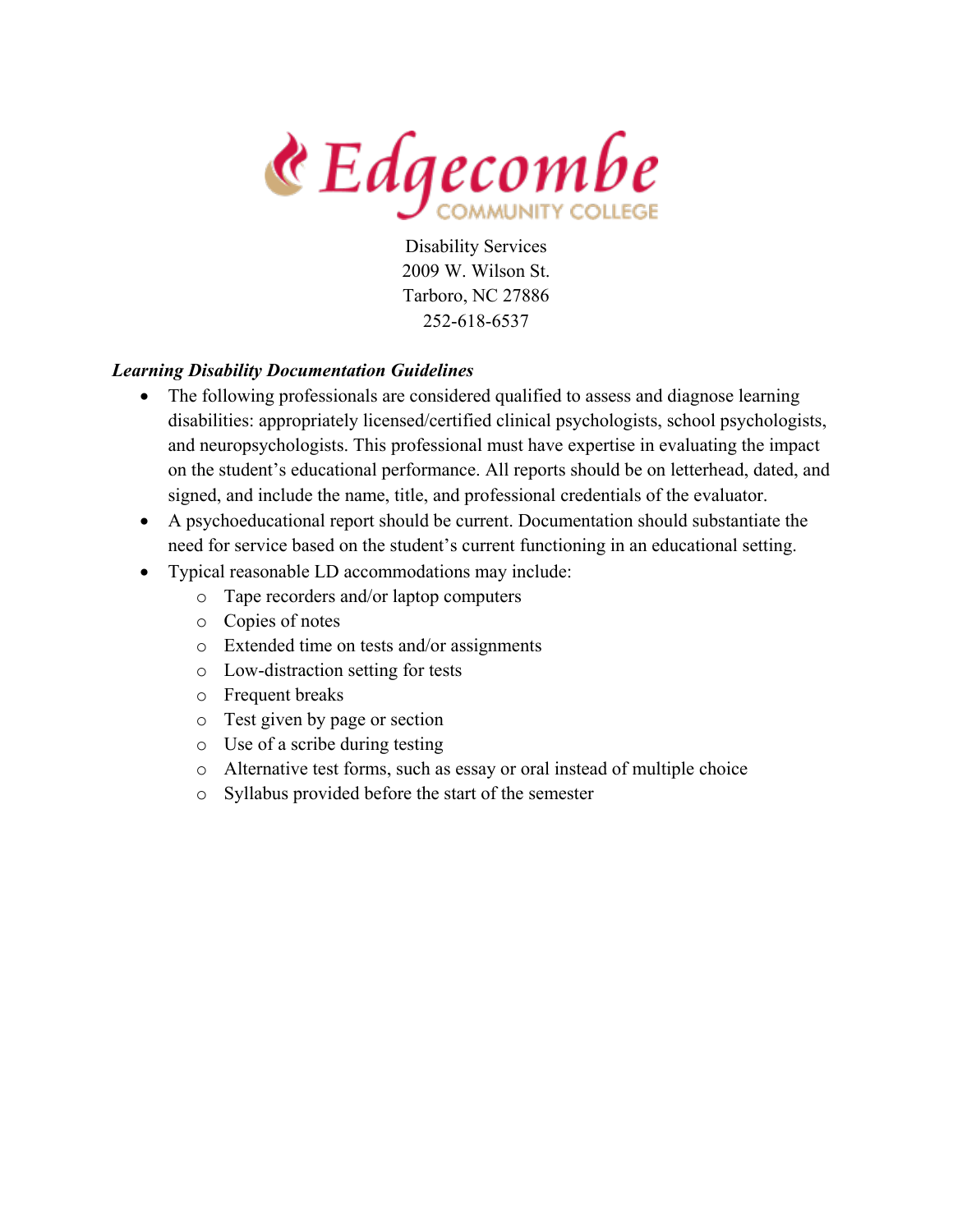& Edgecombe

### *Medical/Physical Disability Documentation Guidelines*

- The student's attending physician should originate current documentation for a medical disability. A specific diagnosis with treatment history and treatment plan should be included.
- The report should include how the disability impacts the student in the educational setting.
- In cases of head trauma or medical conditions which affect the brain, a neuropsychological evaluation may allow the student to be accommodated more thoroughly.
- Typical reasonable accommodations may include:
	- o Extra time to get from one class to another, especially in bad weather
	- o Adaptive seating in classrooms
	- o Notetakers, use of tape recorders, laptops
	- o Extended time on tests/in-class assignments
	- o Separate setting, scribes, or word processors for testing
	- o Accessible parking near buildings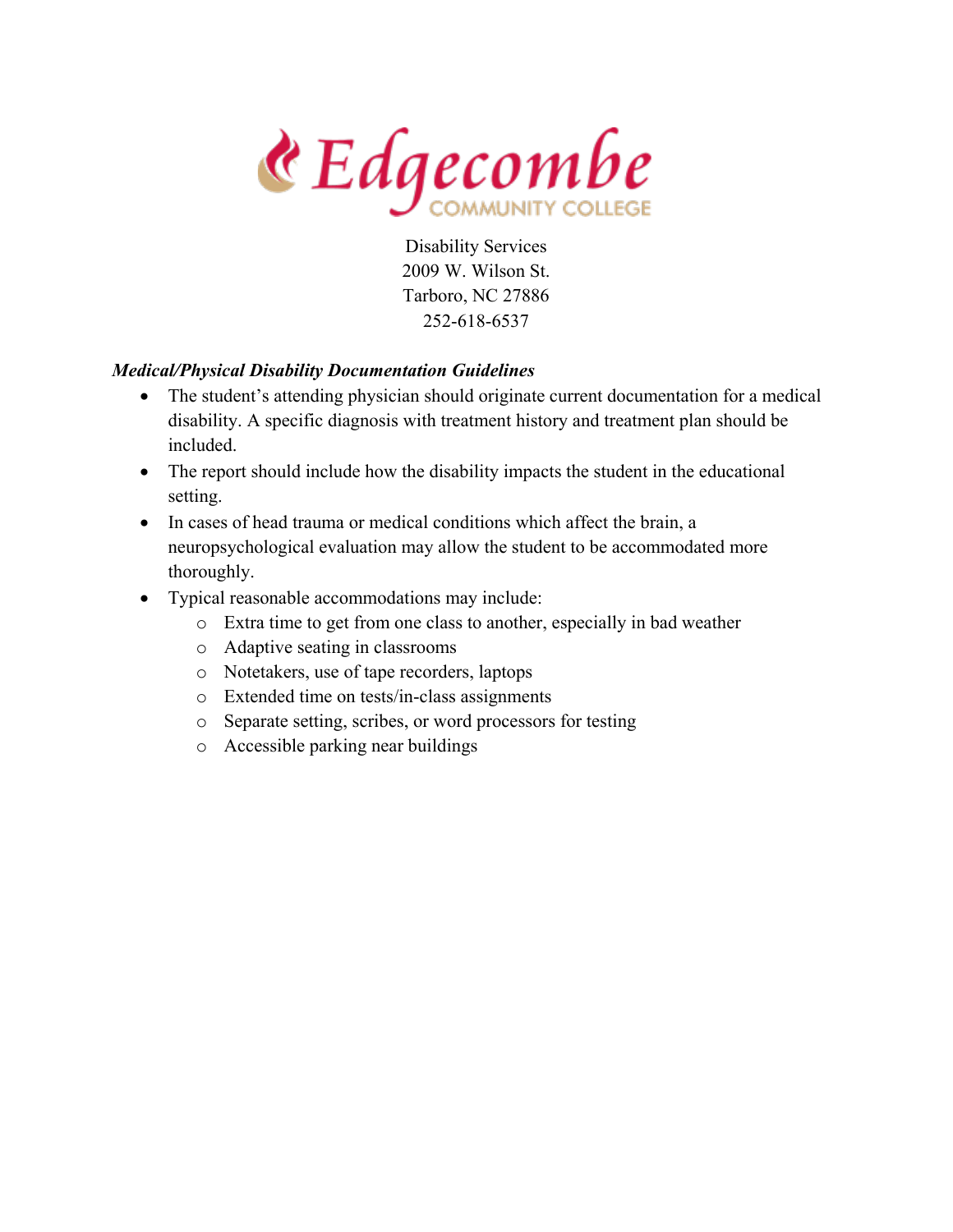& Edgecombe

### *Psychological/Psychiatric Disability Documentation Guidelines*

- Documentation should be prepared by a licensed/clinical psychologist, psychiatrist, or other qualified, licensed professional.
- The evaluation should include a current DSM-V diagnosis and the treatment history and treatment plan.
- The impact of the disorder on the individual should be discussed with particular detail regarding academic requirements.
- A neuropsychologist or psychological evaluation may allow the student to be accommodated more thoroughly.
- Typical reasonable accommodations may include:
	- o Extended time for testing/assignments
	- o Low-distraction for testing
	- o Tests divided into segments
	- o Frequent breaks
	- o Notetakers or tape recorders
	- o Extensions, incompletes, or late withdrawals in the event of prolonged illness